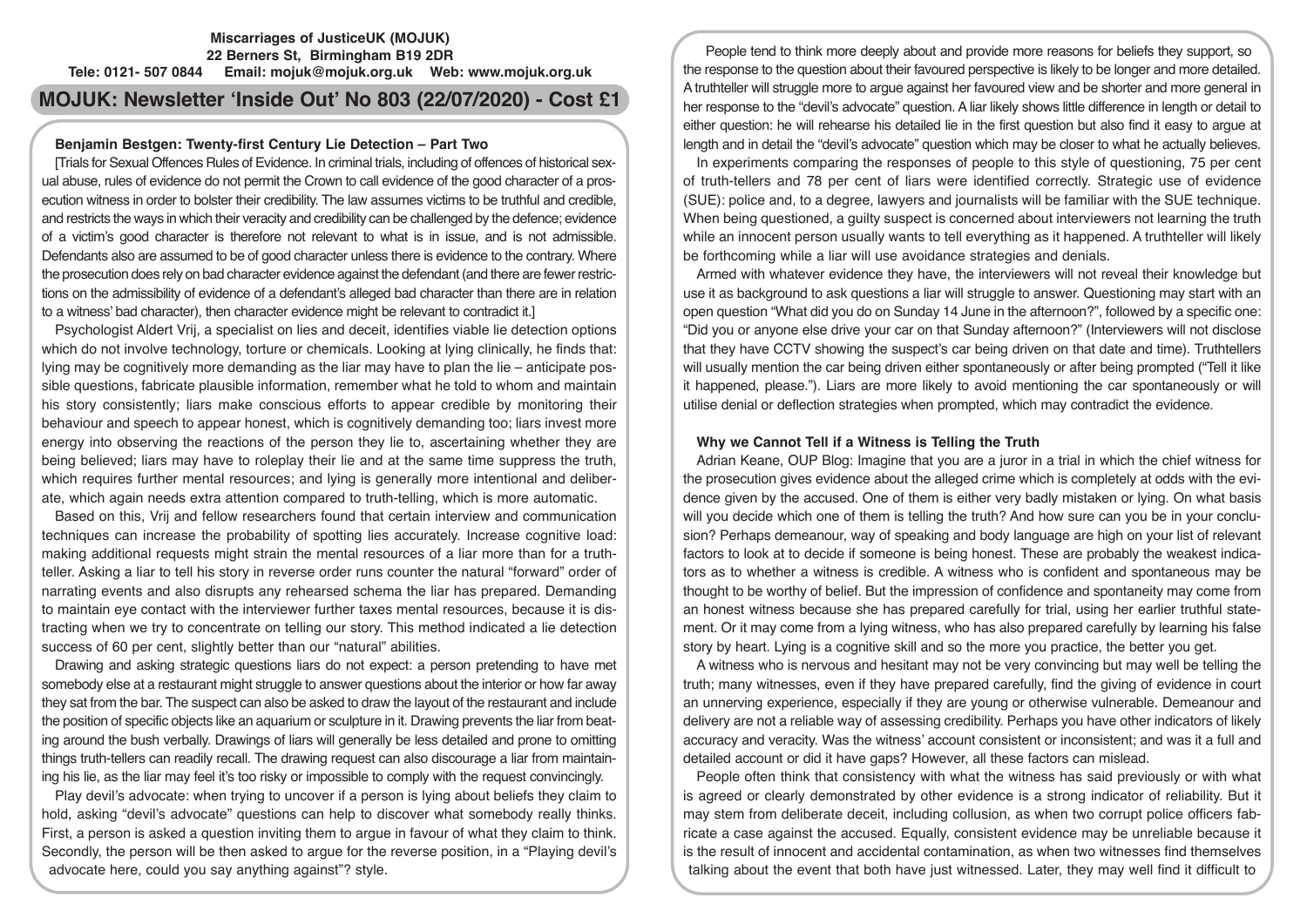distinguish between what they observed for themselves and what they were told by each other. When a witness has made a previous inconsistent statement, this is thought to indicate a lack of credibility, but it is often normal or explicable and may even be brought about by the nature of the interview process or the vulnerability of the witness when under cross-examination. The risk is particularly high in the case of a child victim of an assault, who may be questioned over and again. At some stage, the child may well take the line of least resistance and agree to whatever is being suggested, just to bring the whole process to an end.

A witness whose account has gaps and lacks detail is often regarded as an unreliable witness, whereas a witness who gives a full and detailed account is often thought to be reliable. However, gaps and lack of detail are the norm for most ordinary people doing their best to tell the truth as they remember it. A high degree of specific detail in long-term memory is unusual. Memories of experienced events are always incomplete. This is especially true in the case of adult memory of childhood events and witnesses to traumatic events when the brain, quite healthily, blocks out some of what the person witnessed.

### **Remember With 'Pride' the Stonewall Riots**

In the early hours of 28th June 1969 police unremarkably raided a gay bar in Greenwich Village, New York City. But those in the bar did something unusual, something which changed history. They fought back, and so began a six day uprising, now widely referred to as the Stonewall riots. We should use this month to commemorate those who fought back and particularly those who were criminalised for fighting for their right to exist.

Nine pages of police records were published for the first time in 2009. Seven pages were released after a Freedom of Information request. They were obtained by Jonathan Katz (Director of OutHistory.org), with help from David Carter (author of 'Stonewall: The riots that Sparked the Gay Revolution'). Two pages had already been obtained by Michael Scherker in 1988 who sued the city to obtain some police records of the uprisings. In June 2019, Tim Fitzsimmons, a reporter for NBC News, published one completely new and differently redacted documents based on a Freedom of Information request for Stonewall police reports. You can read the police records in full here.

It will come as little surprise to anyone with experience of dealing with the police that many historians and commentators have criticised these records for poorly and incompletely documenting the events; however, they do help us put some names to the six day uprising of those who were criminalised for taking a stand: Raymond Castro, Vincent DePaul, Marilyn Fowler, Wolfgang Podolski, Thomas Staton and David Van Ronk. Many eyewitnesses from the Stonewall riots recalled that the arrest of a Queer woman, thought to be Marilyn Fowler, intensified people's resistance to the police.

Raymond Castro, a Puerto Rican semi-retired baker who lived with his partner for 30 years, died in 2010 at the age of 68. He previously spoke about his experience of police harassment and Stonewall before and after the uprising: "We went to the Stonewall because it was one of the few places where you could be yourself. You could dance, you could hold hands with someone you liked. In most other places, you could not show any signs of emotional expression. If you were walking along the street and you put your arm around somebody else the police would harass you. They would pull you over, see if you had drugs. And if a gay guy was beaten by a straight guy nothing happened, you couldn't even press charges".

The fear that many Queer people felt towards the police has been well-documented. In his book on the riots, David Carter wrote, "it was considered so outrageous for gay men to gather on the street. It was common for a police officer to take a club out and hit a gay man on the

legs and say 'Move on, f\*\*\*\*t.' Carter added that in some cases, "Undercover cops chatted up the men, even followed them from bar to bar. When a gay man accepted a 'drink' or an invitation, they were arrested. In the mid-1960s, more than 100 men were arrested every week in New York City for gross indecency and public lewdness. After some of these arrests employers would get calls; many lost jobs, were disbarred or had licenses taken away."

This was the context of being Queer in 1969 USA, making the resistance to such treatment in the early hours of 28th June 1969 all the more remarkable. "When the police raided the place, I was outside," Raymond Castro remembered. "Then I remembered a friend inside who did not have a false ID and he was going to get in trouble, so I went inside to give him one." Many of the police raids, he explained, would result in arrests for underage drinking. "Once I got inside, the police wouldn't let us out, they held us hostage. It got really hot. I remember throwing punches and resisting arrest." Castro recalled one officer saying to him, "You must be some kind of animal!" Raymond spent the rest of that night in jail. He was given a weekend court date, the day after which was Sunday 29th June, but luckily his lawyer managed to adjourn the case hoping to get a more sympathetic judge and a later trial date, distanced in time from the uprising. Raymond said he was urged by the police to plead guilty and be pardoned, but he was defiant and pleaded "not guilty", citing that officers had pushed him around and he had not read him his rights.

David Carter provides a vivid account of the resistance to police harassment and violence that night. He describes there being around 200 people in Stonewall at 1.20am, the time of the raid. As soon as people realised what was happening many ran for windows and doors but the police immediately blocked them. However, the raid did not go as the police planned. Standard procedure was to line everyone up, check their IDs, and have female police officers take some individuals to the bathroom to verify their sex, upon which anyone identifying as being transgender or cross dressing would be arrested. Trans-women, that night, began to refuse to go with the officers. Many in the line refused to produce their IDs. The police decided to take everyone present to the police station, after separating those considered to be "cross-dressing" from the others. Maria Ritter, who was known as Steve to her family, recalled, "My biggest fear was that I would get arrested. My second biggest fear was that my picture would be in a newspaper or on a television report in my mother's dress".

It is clear from eyewitness accounts that a sense of discomfort spread very quickly, spurred on by the police who began to assault some of the Queer women present, by sexually assaulting them while frisking them. By the time the first patrol van arrived, a crowd consisting mainly of Queer people had gathered outside Stonewall and had grown in size to at least ten times the number of those who had been arrested. The crowd had become very quiet. As people were led out of the bar a member of the crowd shouted, "Gay power!" and someone began singing 'We Shall Overcome'. An officer shoved a trans-woman, who responded by hitting him on the head with her purse as the crowd began to 'boo' the police.

Writer Edmund White, who had been passing by, noted that, "Everyone's restless, angry, and high-spirited… something's brewing." Coins then beer bottles were thrown as a rumour spread through the crowd that customers still inside the bar were being beaten. A scuffle then broke out as a woman (believed to be Marilyn Fowler) was struck around the head by police because, according to one witness, she was complaining her handcuffs were too tight. She then shouted to the bystanders, "why don't you guys do something?", which is alleged to have sparked the explosive scenes of the Stonewall uprisings, as she was thrown into the back of a police van.

One of the most important driving forces to emerge from the Stonewall riots was the political organising which followed. Queer Activists such as Mary Shelley immediately proposed a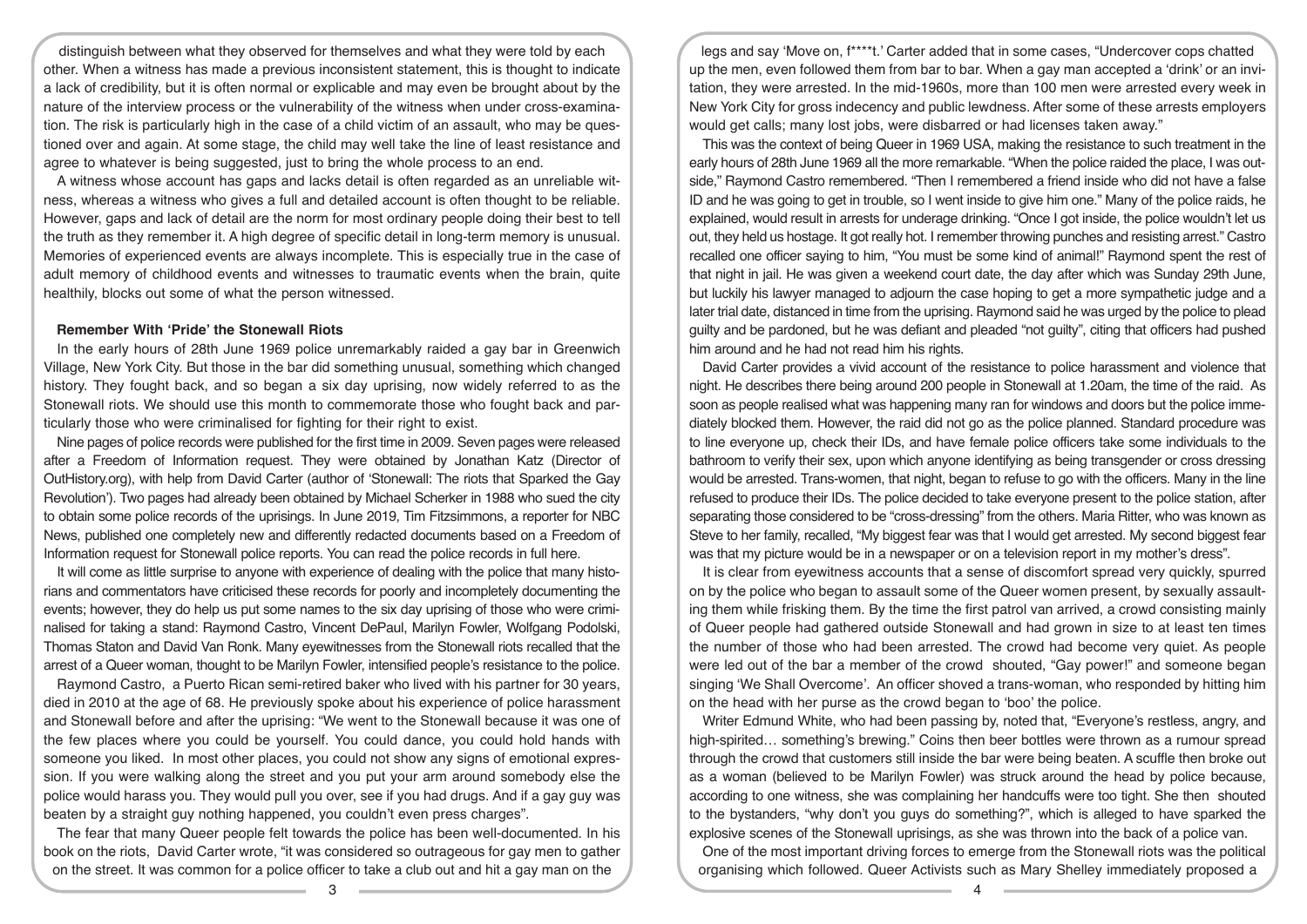demonstration in the aftermath of the riots and she co-founded the Gay Liberation Front within weeks. The name was inspired by the National Liberation Front fighting the US in Vietnam. Mary Shelley has repeatedly said over time, "the riots would've done nothing if we hadn't organised afterwards".

This Pride month we remember all those who fought back; those who were criminalised, brutalised and marginalised by the police for nothing more than being themselves. The uprisings are recognised, by many of us, as the first in a series of protests against a system which persecuted people on the basis of their sexual orientation and gender. They ignited a new way of politically organising around LGBT liberation, transforming previously polite requests for reform into radical demands for change. When we remember the Stonewall riots we should remember that they were made up of ordinary people, galvanised into action by intolerable police harassment and state persecution.

During this Pride month, we also remember George Floyd, a 46-year-old black man who was murdered by the police in Minneapolis on 25 May 2020. In the wake of his death, tens of thousands of people in the US, the UK and across the world have taken to the streets to stand against state violence and the insidious systemic discrimination against Black people all over the world. But more than that there are, just as there were in 1969, demands for radical change, including calls to defund the police and prison system, which seemed to many unattainable only a month ago.

Now as in 1969, we must fight for change, for a better and fairer world. We would do well to remember that struggle has always begun, and will always begin, on the streets, and we must defend our right to be there as we begin to organise for our futures and the world we are beginning to imagine may be possible. "We've come a long way, but we still have far to go" – Raymond Castro.

#### **Trial Collapses of Three Britons Accused of Aiding Man to go to Fight In Syria**

Dan Sabbagh, Guardian: A controversial terror trial of three Britons accused of helping a fourth to travel to Syria to fight with the Kurdish YPG has collapsed at the Old Bailey after the Crown Prosecution Service abandoned the case. Had the three men – a man, his son and a former paratrooper – been convicted it would have been the first time any Briton would have been guilty of terror offences relating to the YPG, which fought alongside the UK against Islamic State in Syria's civil war. But after a short hearing at the central criminal court on Friday 03/07/2020, Mr Justice Sweeney directed the court to enter not guilty verdicts on all the charges against Daniel Burke, 33, and father and son Paul and Samuel Newey, 49 and 19 respectively. Simon Davis, for the crown, said there was "insufficient evidence to sustain realistic prospect of conviction" but declined to give any explanation as to why the prosecution had abandoned its case. They had been accused of helping Paul Newey's son and Samuel Newey's older brother, Daniel Newey, travel to Syria to rejoin the YPG last November. Burke had fought alongside Dan Newey on a previous trip to Syria in 2017-18.

Speaking after the hearing, Paul Newey said he was "disgusted and angry" with a situation that he had found bizarre. "There was no crime committed because it's not terrorism – because my son is not a terrorist. "He was there fighting with the allied forces against Isis. He was doing the right thing – he has gone to put his life at risk for other people for no gain to himself." The YPG is not banned in the UK, although Syrian Kurdish forces have become increasingly embroiled in conflict with Turkey, after Ankara invaded last October to create a 20 mile deep security zone in northern Syria, where the Kurdish population was concentrated.

Defence lawyers for the three had been planning to argue that the prosecution was politically motivated by a desire by the British authorities to support Turkey, which is strongly opposed to Kurdish

separatism in its own country. Burke, the former soldier, from Wythenshawe in Manchester, was arrested in Dover last December and had been accused of wanting to travel to Syria himself as well as helping Dan Newey leave the UK, a month after the Turkish incursion began. The ex-paratrooper had previously fought with the YPG in Syria in 2017 and 2018 against Isis at a time when the Royal Air Force was involved in bombing of the Islamist group and British and other special forces were secretly deployed on the ground, training Kurdish forces to take on Isis.

Paul Newey, from Solihull, had been accused of funding terrorism because he had lent his son Dan £150 through Paypal last November at a time when his son was travelling to rejoin the YPG – although the father denied he knew at the time where his son was or what his intentions were. Samuel, a younger brother of Dan, was also accused of helping his brother secretly leave the UK. All three men appeared in court via videolink and spoke only to confirm their names. After the hearing, Paul Newey said the arrest had turned his life upside down. "I had to move workplace and I haven't been able to coach sports. It has touched every part of my life. There was no law broken and they took me to court on nothing."

The consent of the attorney general is usually required to bring the prosecution of terror offences involving another country such as Syria. Suella Braverman was appointed to the job in February, taking over from barrister Geoffrey Cox. In the hearing, Sweeney said he would rule subsequently on whether to force the CPS to give a more detailed explanation as to why it had abandoned the case. "This it not the first occasion where this has happened," the trial judge said. Dan Newey, from Nuneaton, had decided to leave the UK in 2017 to join the YPG having followed the Syrian conflict in the news. He previously worked in insurance and had no military experience but said he was trained by British and US special forces shortly after he arrived in Syria.

The young man returned to Britain the following year and, in common with standing policy for anybody returning from the Syrian conflict, was subject to an investigation by counter-terror police to assess if posed any risk to the public. Armed police conducted a raid on Dan Newey's home but no charges were brought, and after some months his passport was returned to him – which family members say give him a "green light" to travel back to Syria. Vikki, Dan Newey's mother and Paul Newey's former partner, said she was relieved the prosecution had collapsed because of the impact the terror prosecutions had had on her extended family. But the 46-year-old said she thought the decision to drop the case was ultimately political. "I don't think the government have had a change of heart and think, gosh, these Kurdish people, that's awful for them. It's either a political manoeuvre or there is something that the government doesn't want to come out on public record," she said.

#### **Appealing a Refusal of Permission For Judicial Review in Scotland**

Bilaal Shabbir, Freemovement: Scottish litigation would not be the same unless we had fancy words for everything. "Judge"? – too plain. We have "Lord Ordinary". "Appeal"? Pah! We have the "reclaiming motion". "Court of Appeal"? Too simple. We have the "Inner House". This brief lesson on Scots litigation terminology is by way of introduction to the Inner House decision in PA v Secretary of State for the Home Department [2020] CSIH 34. The judgment sets out how an appeal court will consider appeals against refusals of permission to proceed in applications for judicial review.

Background: Judicial Review in Scotland: The Courts Reform (Scotland) Act 2014 brought substantial changes in the procedures for bringing applications for judicial review in Scotland. One of the main changes was a requirement to obtain permission which required an applicant to show they had a "real prospect of success". This was an unsurprising reform because previously any judicial review, regardless of how rubbish it may be, could be brought in the Scottish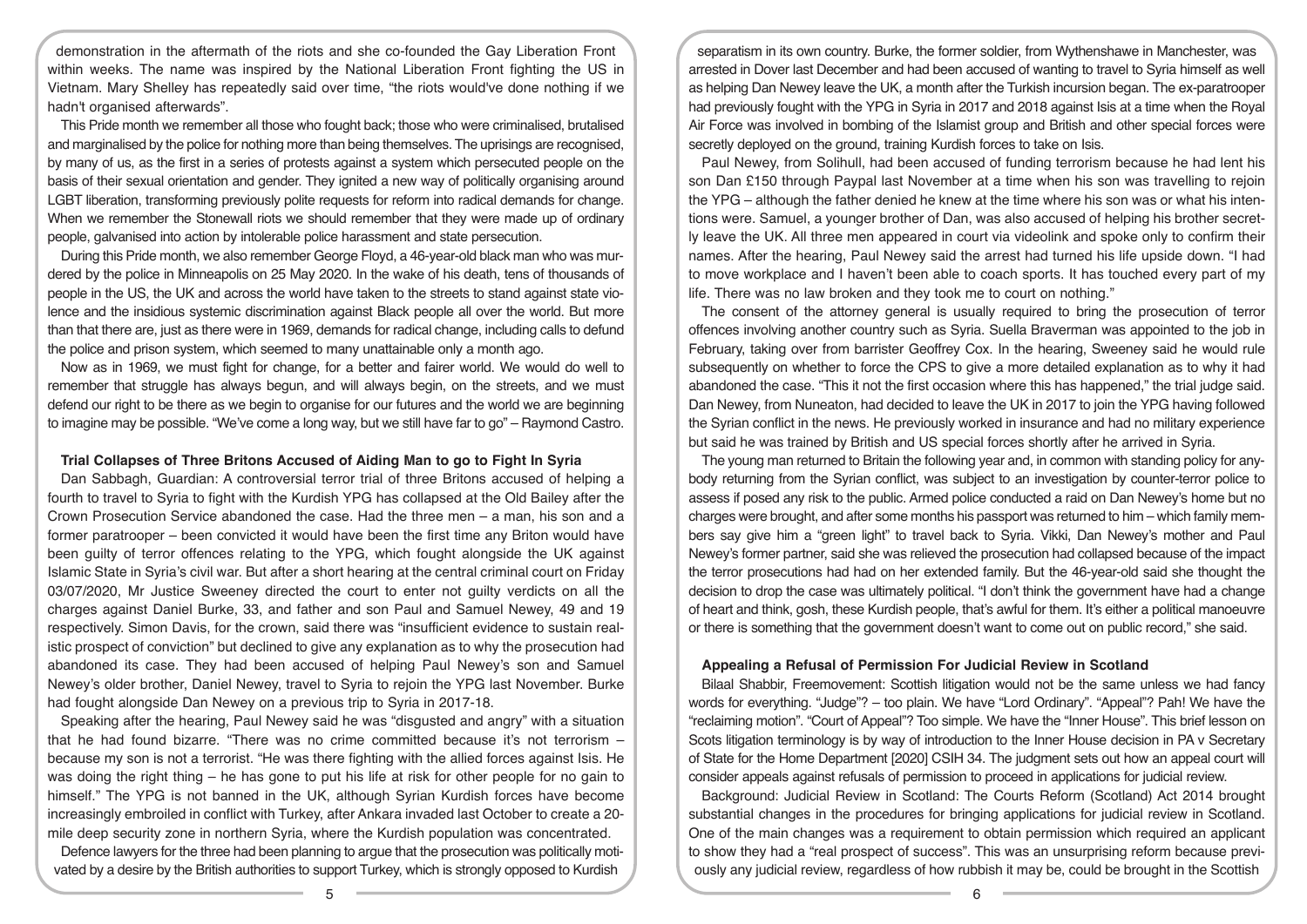courts. This meant that organisations and bodies defending these applications went to massive expense to instruct counsel, prepare written pleadings and notes of arguments to fend off unmeritorious claims (or see them be ditched as the last minute). The permission stage was intended to stop all that. To stop people for arguing for hours and hours about whether permission should be granted, our court rules introduced a 30 minute time limit (15 mins each) after which the judge would come to a decision on granting permission to proceed.

Resolving Questions About The Permission Stage: The PA case raised two important questions: 1. Is a judge entitled to reach a view on the merits and essentially determine the application at the permission stage, as opposed to just deciding whether the case has a real prospect of success? 2. If an appeal is brought against a refusal to grant permission, is the appeal court deciding whether the judge was wrong or can it re-decide the issue of permission afresh?

These points were very important and affected every type of judicial review, not just immigration and asylum cases. Until now, we had been a bit unsure of how these questions were to be answered and everyone ended up taking slightly different approaches. The petitioner in PA was a Pakistani asylum seeker who claimed asylum on the grounds of her sexuality. The problem was that she had already been refused asylum on the same grounds and when she appealed the decision, a judge found she had fabricated her homosexuality. The judge found inconsistencies in PA's account, including not being able to say what her partner's job was despite claiming to be in a relationship since 2015. After her fresh claim was refused, the application for judicial review came before the Court of Session.

At the permission stage, the judge said: Overall I am clearly of the view that there is no merit in any of the reclaimer's challenges… there are no realistic prospects of success before another immigration judge. The test in terms of section 27B of the Court of Session Act 1988 I believe is clearly not met. The Inner House found that the judge had not gone too far. It found that in the permission process, the judge: will inevitably have to make some form of preliminary assessment of the merits. In this case, the Lord Ordinary concluded that there was no merit in any of the petitioner's challenges. He reached that view in the context, as he expressly phrased matters, of whether the test in section 27B of the 1988 Act [as inserted by the 2014 Act] had been met. That was an entirely legitimate approach to take.

Analysing the wording of the 2014 legislation, the Inner House found that the appeal court needs to decide for itself whether there is a real prospect of success. In doing that: Although it will no doubt afford the opinion of the Lord Ordinary due respect, it does not have to find an error, whether of law or fact, in that opinion before allowing an appeal and granting permission to proceed. Since the question is one that depends to a significant degree on impression informed by experience, it will be open to the Division simply to form a different view from the Lord Ordinary on whether the case has a real prospect of success. Ultimately, the court decided that the Lord Ordinary had got it right, but the case is very important in highlighting that someone refused permission has a second bite of the cherry. There is no need to prove that the Lord Ordinary somehow made a mistake in refusing permission; the appeal can be decided by the Inner House afresh on the evidence that was before the Lord Ordinary.

How Long Should Such Appeal Hearings Last? There are definitely advantages to appealing (or "reclaiming") a decision refusing permission; you get to have another shot in front of three judges in a hearing where you usually get a lot more than 30 mins to persuade the judges. This is a disadvantage from the Home Office point of view, and the department asked the court to "express a view on the time to be allocated for the hearing of an appeal against a refusal of

permission to proceed", given that notes of argument and grounds of appeal should distil the issues in dispute. Taking its customary restrained approach, the Inner House said: The court will allocate appropriate time for such appeals, which will take into account the preliminary nature of the exercise which is being carried out by the court and the court's previous statements (Wightman v Advocate General for Scotland (supra)) that whether there is a real prospect of success is something which should be clear from the facts and the propositions in law contained in the petition itself. Which seems a subtle way to say "you shouldn't be spending more than half an hour on this because it should be bloody obvious what the issue is by now!".

## **New Guidance to Prison Services on Humane Treatment of Inmates**

The Committee of Ministers of the Council of Europe has adopted a Recommendation which updates the 2006 European Prison Rules. The rules, which contain the key legal standards and principles related to prison management, staff and treatment of detainees and are a global reference in this field, guide the 47 Council of Europe member states in their legislation, policies and practices.

The revision concerns the rules on the record keeping of information about inmates and the management of their files, the treatment of women prisoners, foreign nationals, as well as the use of special high security or safety measures such as the separation of prisoners from other inmates, solitary confinement, instruments of restraint, the need to ensure adequate levels in prison staff, inspection and independent monitoring.

The recommendation regulates in greater detail solitary confinement (i.e. being locked up for more than 22 hours a day without meaningful human contact). Decisions on this measure should always be used as a last resort and take into account the state of health of the prisoner. Due to the very negative effect such a measure may have on one's physical and mental health, it should be imposed for a strictly specified period of time, which should be as short as possible.

The revised rules establish that states should set in their national legislation the maximum period for which solitary confinement may be imposed. Furthermore, inmates concerned should be visited daily by the prison director or an authorised member of the prison staff, as well as by the medical practitioner. Read a lot more: https://is.gd/M7m1pF

### **ECHR: Forced Prostitution Covered by Article 4**

Freemovement: S.M. v Croatia (application no. 60561/14) is an odd case to read. It is very long, running to 356 paragraphs and several concurring judgments, and refers to a wide variety of international law sources. But its conclusion is straightforward: forced prostitution falls within the scope of Article 4 of the European Convention on Human Rights, either as an instance of trafficking or as an instance of forced labour, slavery or servitude, depending on the facts. The court went on to find that the Croatian criminal justice system had failed SM in a variety of ways, violating her Article 4 rights.

SM is a Croatian woman subjected to forced prostitution. A former police officer contacted her via Facebook claiming to be able to help her find a job. Instead, he forced her to have sex for money and kept half of it. He used a variety of means to coerce her into having sex with clients, including force, threats of force and close monitoring. The man also made all the arrangements for her meetings with clients and lent her money. It was pretty clear from the outset that the three elements of trafficking were present. The act of recruitment had taken place, various coercive means were used and the purpose was exploitation and forced labour.

The court began its judgment by confirming that trafficking under Article 4 ECHR does not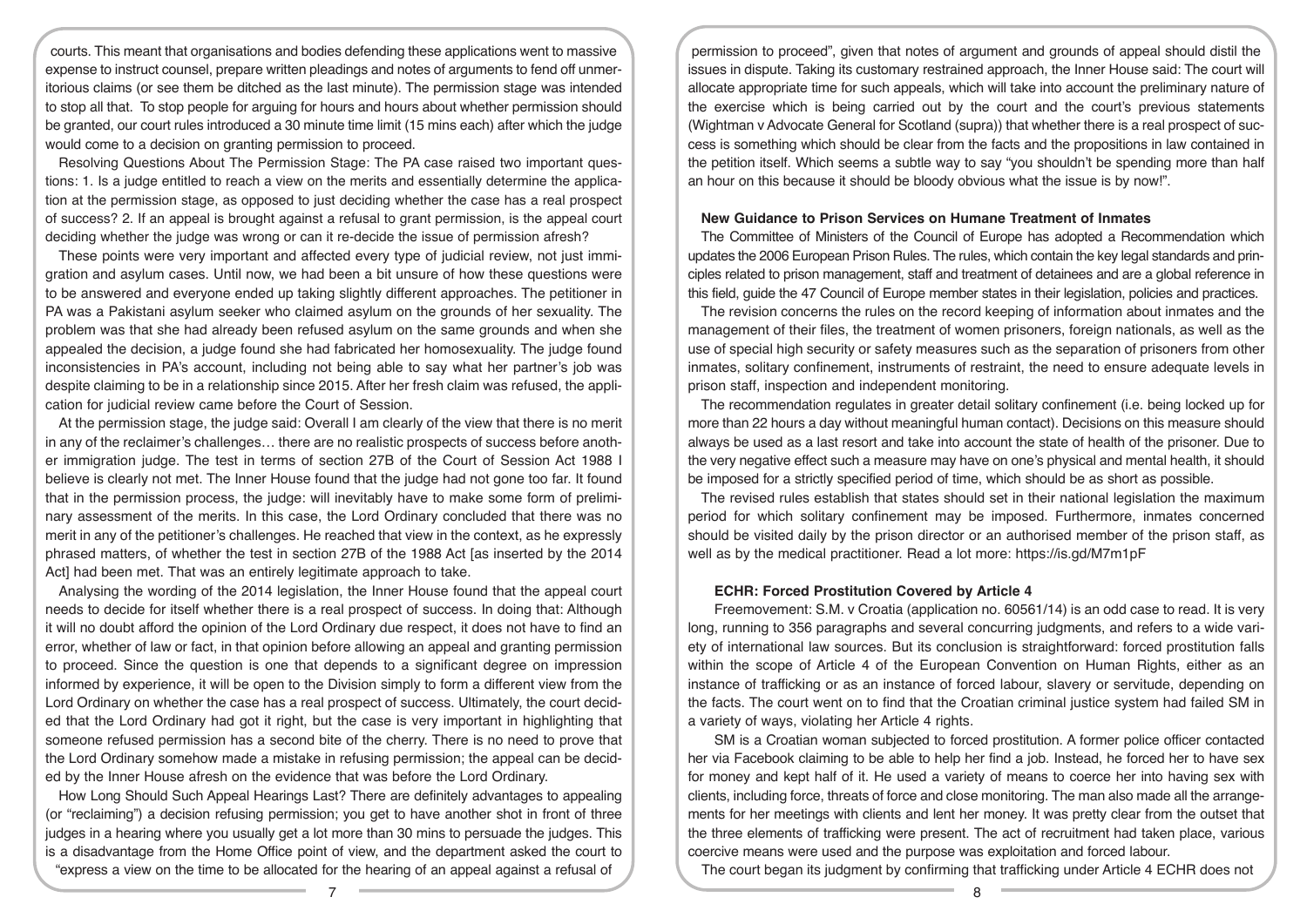need to be transnational in nature. It explained that the wider definition of trafficking used in the European Convention Against Trafficking should be preferred to the more limited decision in the Palermo Protocol, which was drafted to specifically target trafficking by transnational organised crime groups: this is dictated by the fact that excluding a group of victims of conduct characterised as human trafficking under the Anti-Trafficking Convention from the scope of protection under the Convention would run counter to the object and purpose of the Convention as an instrument for the protection of individual human beings, which requires that its provisions be interpreted and applied so as to make its safeguards practical and effective.

The court then went onto to decide that forced prostitution would fall within Article 4 ECHR either because it amounted to trafficking or because it fulfilled the explicit requirements in the text of Article 4 of forced labour, servitude or slavery. It stressed the distinction between these two routes to engaging Article 4: the question whether a particular situation involves all the constituent elements of "human trafficking" (action, means, purpose) and/or gives rise to a separate issue of forced prostitution is a factual question which must be examined in the light of all the relevant circumstances of a case.

But the judgment does not identify the circumstances in which forced prostitution would not amount to trafficking. Judges O'Leary and Ravarani point out in their concurring judgment that far from clarifying what difference if any exists between the two, the Grand Chamber's judgment adds to the confusion. The big issue which the Grand Chamber did not comment on is whether non-coercive involvement in the provision of sexual services should be permitted under the Convention. As Judge Pastor Vilanova pointed out, the vast majority of Council of Europe states already criminalise it. The countries that do not are Germany, the Netherlands, Slovenia, Spain and Switzerland — perhaps the court is waiting for a case involving one of those countries before addressing the issue.

# **Home Office Pay Over £100,000 Compensation For False Immigration Detention**

Duncan Lewis: The County Court has determined that the Home Office must pay our client £106,840 in compensation for a period of false imprisonment amounting to 13 months and two weeks which equates to 410 days. In the court's previous judgment in January 2020, the court determined the following: The initial three months that the Claimant spent in immigration detention were lawful, however when approved premises became available on 19 July 2017, the Claimant should have been released and from this date until his release on 3 September 2018, the Claimant's detention was unlawful under Hardial Singh ground (ii).

The Claimant's detention was also unlawful for an additional two month period within the above time period because it was apparent that the Claimant could be deported within a reasonable period (Hardial Singh ground (iii)). During this particular timeframe, Her Majesty's Coroner had asked the Home Office not to deport the Claimant on the basis that he could be an important witness to the death of his friend in Brook House IRC. While in immigration detention, the Claimant suffered from moderately severe PTSD. His detention was the cause or the main cause of this condition. He also underwent a moderate depressive episode while in immigration detention. This was also caused by his immigration detention.

The County Court today decided the following: The Claimant should be awarded a total of £106,840 in damages. This could be broken down to £70,000 in basic damages (mainly due to the length of time he spent in detention), £33,000 for personal injury (mainly accounting for detention being the cause of his PTSD) and £3,840 in special damages to pay for the nec-

essary treatment for PTSD and depression. The Defendant should pay 100% of the Claimant's costs. The Defendant argued that we should only be awarded 60% of our costs as we did not win on every ground. However, the judge made it clear that costs are not determined on the basis of winning every single point raised but should be judged on the basis of who is the 'successful' party. In this case, he said that the Claimant had set out to be substantially compensated for his false imprisonment and on this point, he was undeniably successful.

# **Why Does Culture Behaviour Among Prison Staff Matter?**

The complex concept of culture has played a crucial role in human development and evolution throughout the history of humanity. To the extent that, every human organization, group or society has its own unique socio-cultural system of bonding and communication.

Primarily, a dominant culture occurs when its integrated pattern of human knowledge and experience challenges and overcomes the culture system of another. In this regard, the Prison Service is no different. Pandering to a captive audience with its universal rules and regulations, the Prison System and its staff invariably have total control of the dominant culture. The Prison Service, however, is currently going through a substantive period of change and reorganization, the latest being the Coronavirus lockdown. Therefore, a vibrant and robust culture among prison staff matters, in the sense that, it is vital for staff morale and the smooth management of the prison system.

The main ingredients of the dominant culture are based upon the prevailing beliefs, customs, rituals and language. For example, we have the Prison Service flag; Director-General; prison uniform, black boots, jangling keys, telescopic batons and the booming commands which all form part of the national prison experience. The dominant culture is further bolstered by its dominant operating culture of security and containment; discipline and control and its allegiance to the Crown to protect and safeguard the public.

A prime example of the dominant culture in action and its impact on prisoners can be seen daily when staff depend upon each other for physical help and assistance at any time during their shift. More particularly, when staff run pell-mell to a false alarm; a prisoner-on-prisoner dispute or god forbid, an attack on one of their own. We learn staff are paid to meet force with force and are required to restore the dominant culture en bloc, forthwith.

As a consequence, the prevailing culture of prison staff, therefore, has come under immense stress and strain over the last decade (2010-2020), as seen in the exponential growth of violence and aggression between prisoners and staff. Whereby assaults on prison officers in England and Wales have risen to their highest level on record. Official figures show, there were 5,423 assaults on prison staff in the 12 months to the end of March 2016 --- a rise of 40% on the previous year.

Of equal relevance, prison staff have had to grapple with an increasing number of controversial long-term prison sentences handed down by the courts, such as those sentenced under the Joint Enterprise and Indeterminate Sentence for Public Protection (IPP) provisions. Despite IPP being abolished in 2012, bizarrely IPP prisoners still serve double, treble· or even quadruple their minimum tariff. Official figures recently released by the Ministry of Justice under the Freedom of Information provisions, state since the inception of IPP on 4 April 2005 and 31 December 2019, there were 194 deaths of IPP prisoners where 63 of those were self-inflicted.

Arguably, widespread change in the Prison Service has been brought on by the infamous Spice-era and attendant violence, contentious prison sentences self-inflicted deaths and now the behemoth called Coronavirus. Not surprisingly, such negative behaviour and events across the board do not provide an ideal environment for staff and their culture to flourish. The previous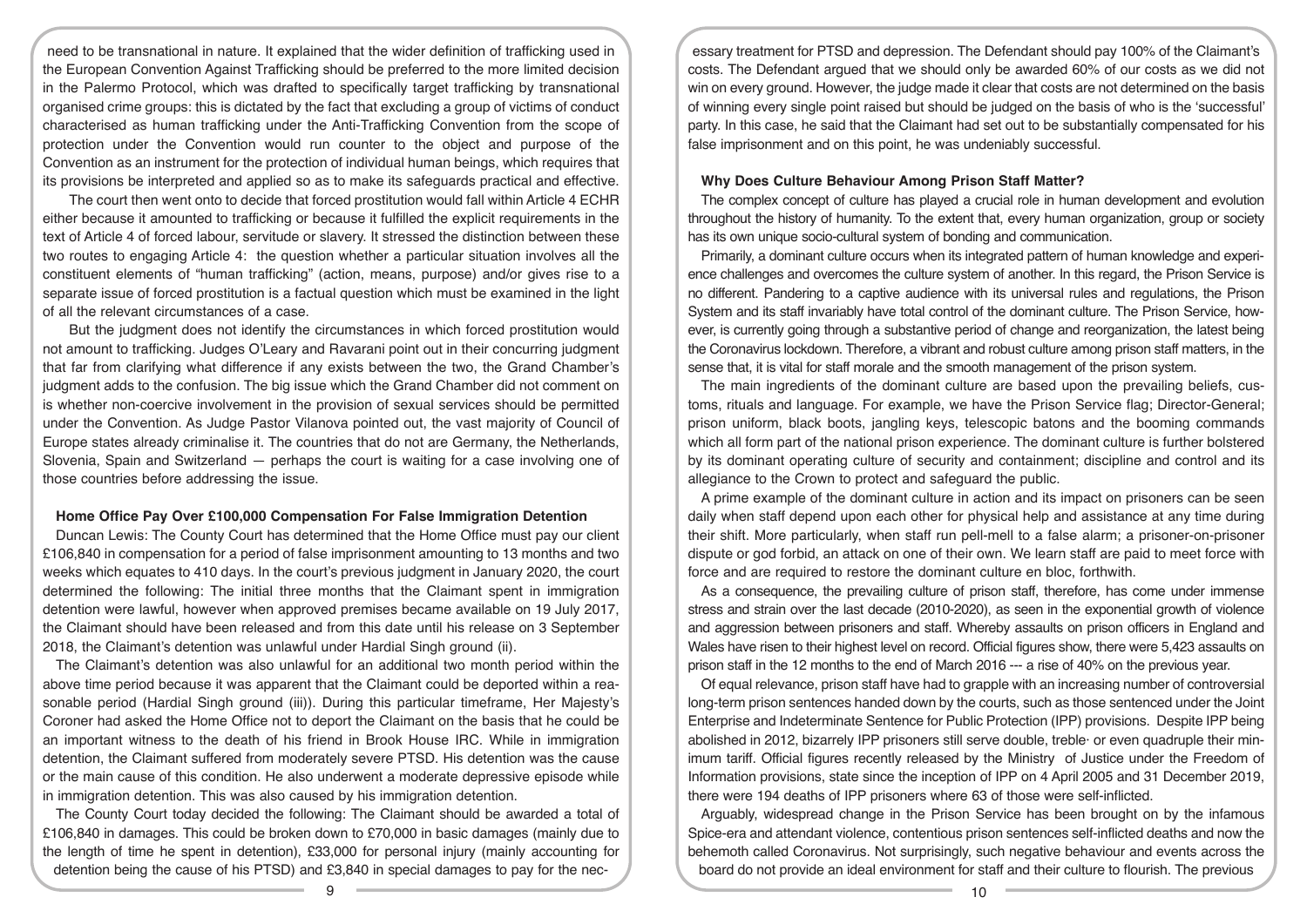notion that once you joined the Prison Service, it was a "job for life" has now given way to alternative employment in other careers, such as the security industry and the emergency services.

The rapid turnover of staff within the Prison Service, what with the old heads seeking early retirement and new staff fresh off the street. Patrolling the landings has left a considerable lacuna of knowledge and experience on the front line. For instance, at one end of the spectrum, we have longterm streetwise prisoners serving 30-years plus with nothing to lose pitted against novice Prison Officers fresh from the local Job Centre at the other end of the spectrum. Inevitably, the gaping abyss in knowledge and experience within the prison system between these two divergent groups may ultimately lead to a possible breakdown in the prison regime. What is needed is the fusion of cultures between the groups where they socially interact to the benefit and advantage of each other.

The desensitization of the dominant culture toward a more prisoner friendly approach can be seen in the new Key Worker Prison Officer Scheme that has been introduced across the prison estate with some success. Inasmuch as, unlike the previous Personal Officer Scheme which was dependent upon the personal attentiveness of the staff. Now Key workers are excused regular duties to chase-up individual prisoners to discuss their progress and problems. Entries are then placed on the P-NOMIS case file database which can be viewed by all and sundry within the Criminal Justice System and; indeed, prisoners through a formal Subject Access Request application to the Ministry of Justice for a printout of the personal data.

Alternatively, there are times when the dominant culture of a particular hostile prison can become so detrimental and corrosive to its incumbents that it radically undermines the favourable treatment of prisoners being carried out by prison management. For instance, in October 2019, the former Prison Service Chief Sir Martin Narey addressed an International Conference on imprisonment in Argentina. At the Conference, he said there was: "a not insignificant minority of prison staff that were brutal towards prisoners". Moreover, he argued, "Staff, casually and openly, spoke contemptuously about men for whom they were caring". More disturbingly, he proclaimed, " the challenge of preventing abuse and brutality is neverending''. Quite clearly, most Bien Pensant observers would agree, such treatment of prisoners is not only reprehensible but repulsive and repellent.

Taken altogether, culture matters among prison staff as it provides a safe social framework for the treatment of prisoners. Similarly, culture matters as it promotes and generates morale for staff sometimes to the detriment of prisoners. Finally, as Martin Narey declares, "A prison which respects prisoners is much more likely to be a prison that succeeds".4

Terry G.M. Smith, A8672AQ, HMP Highpoint, Newmarket, Suffolk, CBS 9YG.

## **Thousands of High-Risk Offenders in UK 'Freed Into Homelessness'**

Jamie Grierson, Guardian: Thousands of high-risk convicted criminals, including those classed as violent and sexual offenders, were being released from prison in England into homelessness, increasing the likelihood of their reoffending, inspectors warned. Her Majesty's Inspectorate of Probation (HMIP) said in a report that it was "particularly disturbed" to find that at least 3,713 people supervised by the National Probation Service, which is responsible for high-risk offenders, had left prison and become homeless from 2018 to 2019. Ministry of Justice figures show 11,435 people were released from prison into homelessness in 2018-19, and 4,742 homeless people started community sentences in the same period. The inspectors said this widespread homelessness was jeopardising the rehabilitation of offenders.

The chief inspector of probation, Justin Russell, said the case of the serial rapist Joseph

McCann highlighted the importance of appropriate housing for high-risk offenders. The probation services had been unable to find McCann a bed in approved premises on two occasions and he had ended up in unsuitable housing that did not facilitate close monitoring and management. Russell said: "Many individuals are homeless when they enter prison and even more are when they leave. Individuals need a safe place to call home, it gives them a solid foundation on which to build crime-free lives. 'It is difficult for probation services to protect the public and support rehabilitation if individuals are not in stable accommodation. A stable address helps individuals to resettle back into the community, to find work, open a bank account, claim benefits and access local services." Russell has called for the Ministry of Justice, and Ministry of Housing, Communities and Local Government to develop a national cross-government strategy addressing the housing needs of offenders. In all, 116 offenders released from prison were studied for the inspection report on accommodation and support for adult offenders in the community and on release from prison in England. Twelve months later 17% were found to be still homeless and a further 15% remained in unsettled accommodation.

For former prisoners released to settled accommodation, the number of those recalled or resentenced to custody was almost half that of those who did not have such accommodation upon release, the report said. Many offender-specific schemes have closed or been merged with generic homelessness services where higher-risk individuals, such as those with convictions for sexual offences or arson, were less likely to be accepted, the inspectors said. The report warns of "many substantial barriers to obtaining settled accommodation" for offenders. HMIP said that most offenders did not have priority on the housing register, and some were excluded because of previous behaviour, rent arrears, being classed as "intentionally homeless", or being without a local connection, while some social housing providers excluded "risky" service users. "Overwhelmingly, we heard from service users that homelessness is tough, it is mentally and physically draining, often coexisting with similarly draining issues such as substance misuse and mental ill-health. We heard how some find it easier to be in prison than navigate housing services following release," the report says.

The shadow justice secretary, David Lammy, said: "By failing to provide adequate housing, the government is setting up former offenders to fail. "It is inevitable that some released from prison will fall back into crime if they have no option but to live on the streets. This creates more victims of crime, as well as greater expense to the tax payer as they end up back in prison. To break the cycle of re-offence for former prisoners, the government urgently needs to address the housing crisis, as well as re-investing in a proper, publicly-funded probation service." The inspectors visited probation services in Northamptonshire, Cleveland, London, and Essex, across both publicly-run and privately-run providers.

Peter Dawson, director of the Prison Reform Trust, said: "No amount of good work in prison will achieve rehabilitation if the basics of support after release are ignored. If the government is serious about both rehabilitation and public protection it must take this opportunity to invest in a coherent plan. Spending billions on new prisons but peanuts on accommodation for the people they release is obviously futile." A Ministry of Justice spokesperson said: "Having a safe and secure place to live is a crucial factor in cutting reoffending, and the probation service works closely with councils to fulfil its duty to help prison leavers into stable accommodation. Since this review we have also introduced new teams dedicated to finding housing, are increasing spaces in approved premises, and our £6.4m pilot – part of the government's rough sleeping strategy – has helped hundreds of offenders stay off the streets. We are also reviewing our referral process to help prevent homelessness."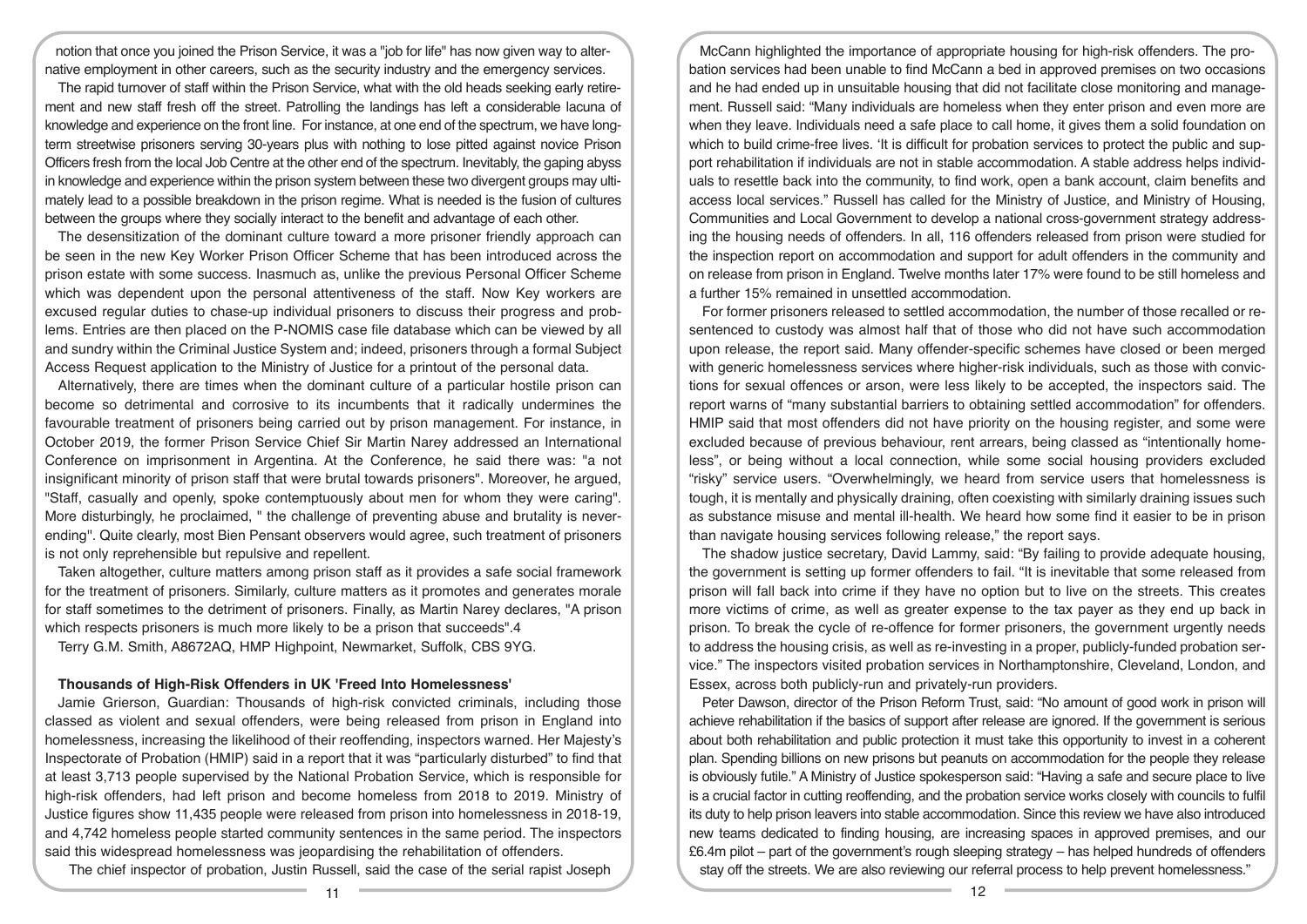# **Denial of Women's Concerns Contributed to Decades of Medical Scandals**

Hannah Devlin, Guardian: An arrogant culture in which serious medical complications were dismissed as "women's problems" contributed to a string of healthcare scandals over several decades, an inquiry ordered by the government has found. The review of vaginal mesh, hormonal pregnancy tests and an anti-epilepsy medicine that harmed unborn babies paints a damning picture of a medical establishment that failed to acknowledge problems even in the face of mounting safety concerns, leading to avoidable harm to patients. Instead, women routinely had symptoms attributed to psychological issues or it being "that time of life", with "anything and everything women suffer perceived as a natural precursor to, part of, or a post-symptomatic phase of, the menopause", the inquiry heard. "For the women concerned, this was tantamount to a complete denial of their concerns and being written off by a system that was supposed to care," the review, chaired by Baroness Julia Cumberlege, concluded.

The Independent Medicines and Medical Devices Safety Review was ordered by the then health secretary, Jeremy Hunt, in 2018 amid concerns about vaginal mesh operations. The implants were marketed as a less invasive treatment for urinary incontinence and prolapse – conditions that are commonly linked to childbirth – but the Guardian revealed that many women were left with traumatic complications following the surgery. The review also focused on Primodos, a hormone pregnancy test taken by women between the 1950s and 1978, associated with damage to children born to mothers who took it, and sodium valproate, a treatment for epilepsy known to cause harm to babies if taken during pregnancy. Cumberlege said the pain experienced by so many women and their families was beyond anything she had previously encountered. "Much of this suffering was entirely avoidable, caused and compounded by failings in the health system itself," she said. "We couldn't believe that people had gone through so much agony and suffering and had been ignored. We did believe them." It was notable that all three cases primarily affected women, she added. "As women, we know when things are not right with our bodies," she said. "We are the first to know. When that information is ignored, it is simply belittling and adds to the suffering."

The report makes wide-ranging recommendations, including the appointment of an independent patient safety commissioner, an overhaul of the Medicines and Healthcare products Regulatory Agency and the expansion of the General Medical Council register to include a list of financial interests for all doctors. A common theme was the systemic failure to collect data on patient outcomes. The inquiry could not establish rates of mesh complications or how many women had taken sodium valproate while pregnant. The review recommends the establishment of a central medical device database and a registry of all women of child-bearing age who are taking sodium valproate. A recent survey by the Epilepsy Society found that one in 10 women currently taking the drug remain unaware of the risk of birth defects.

The report stops short of recommending a ban on the use of pelvic mesh, but says that such surgery should take place within specialist centres, and only in rare circumstances, after other conservative treatments have been tried. Kath Sansom, who founded the Sling the Mesh campaign in 2015, welcomed the recommendations, saying: "The report is hard-hitting, harrowing and recognises the total failure in patient safety, regulation and oversight in the UK. It also makes it very clear that our medical establishment is deeply entrenched in institutional denial and misogyny." Sansom, whose group has more than 8,000 members, said women had consistently had their voices ignored and medical complications downplayed. "At every step of this campaign I've been treated as though I'm overhyping something that really isn't that bad," she said.

Prof Derek Alderson, president of the Royal College of Surgeons of England, said the government should act swiftly to mandate a new central database for devices by including it in the medicines

and medical devices bill that is going through parliament and will regulate medical implants after Brexit. "Most people would be astonished to know that when they have an operation and a medical device or implant is used, there is no systematic way of tracking that implant over the following months and years," he said. Alderson said the surgical profession was working to improve its culture on equality and diversity, including through training to surgeons. "We cannot under any circumstances ever support surgeons who are dismissive of their patients' complaints," he said. "If that was a prevalent attitude at the time of most of the surgery, I'd hope there's a lesson that is being learned as we speak."

The health minister, Nadine Dorries, said the experiences of patients and families affected by mesh, sodium valproate and Primodos made for "harrowing but vital reading and have left me determined to make the changes that are needed to protect women in the future". "While the NHS is a beacon of brilliant care and safety in the majority of cases, as this report demonstrates, we must do better," she said. "Our health system must learn from those it has failed, ensure those who have felt unheard have a voice and, ultimately, that patients are better protected in future." The government would set out its full response after giving the review "full and careful consideration", Dorries said.

#### **Criminal Procedure Rules – Not Just for Decoration**

Paul Canfield, Broadway House Chambers: The recent case of R v Smith [2020] EWCA Crim 777 highlighted just how important the Criminal Procedure Rules are, and how, despite the pressures that practitioners face, they must be complied with to deal with any disputes surrounding evidence or procedure that may arise. The Court of Appeal heard that having been convicted of a sexual assault that took place in 1969, 48 years before his trial and subsequent conviction in November 2017, the evidence used to convict the appellant had contained extensive hearsay material. Before the trial, the prosecution had not served any hearsay application in breach of criminal procedure rule 20.2(2), despite hearsay being present within the complainant's ABE interview and some of the witness statements.

Notably, the hearsay evidence specifically went to an apparent confession made by the appellant at the time after being confronted by the complainant's now-deceased mother. That 'confession' was contained in both (1) the complainant's ABE interview and (2) a statement from the complainant's sister. After the judge had pointed out that the confession in the ABE was hearsay he was told by the Crown that the defence had agreed that the material could go in for the jury. The defence then highlighted that the admission into evidence of the confession was not agreed. Despite both pieces of evidence having been identified by the judge as multiple hearsay, no formal ruling took place prior to the evidence being called following oral submissions and neither advocate reminded the judge of the need for such a ruling before any evidence was called. The confession hearsay was then adduced when both the complainant and her sister gave oral evidence.

When summing up the hearsay aspect of the case to the jury, the judge warned that it was not exactly clear to what subject or act the 'confession' went towards. The court was not fully aware of the context of the conversation held between the parties several decades earlier because the complainant's mother, who had been the source of the hearsay, was deceased. The appellant had maintained throughout that he had patted the complainant on the knee in an effort to comfort her one evening, and the judge highlighted that any confession made at the time may have related to that action alone, especially as the appellant's former wife had given evidence that he had denied doing anything more.

Appellant's Submissions: During the appeal, the appellant's submissions, inter alia, focused on the admissibility of the hearsay confession, namely that because the prosecution had failed to make a written notice of hearsay application the defence had been unable to provide